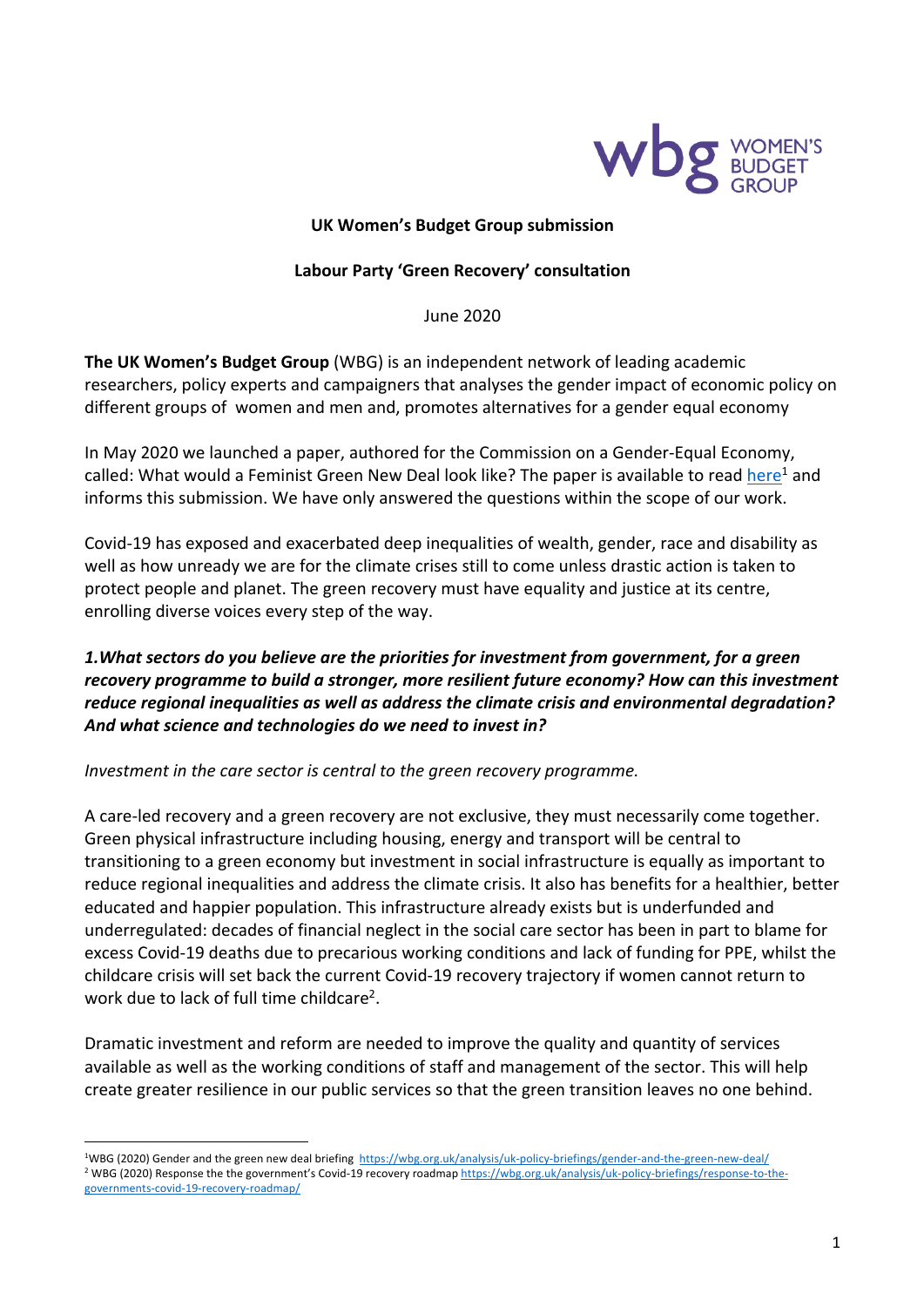Investing in care including a National Care Service with provisions for independent living and free universal childcare has the benefits of:

- 1) creating low carbon jobs which help move towards a green economy;
- 2) therefore generating tax revenue to be invested in green physical and social infrastructure;
- 3) working towards gender equality by freeing women up to enter the labour market and;
- 4) providing care to those who need it and improving children's educational and social outcomes.

It would also help close regional inequalities since the move to funding local authorities primarily via local taxes like business rates and council tax has entrenched inequalities in quality and availability of care services<sup>3</sup>.

Eurostat data suggests that the care industry is 30% less polluting (in terms of GHG emissions) than the construction industry and, the education industry is 62% less polluting than the construction industry<sup>4</sup>. Investment in social infrastructure is economically, environmentally and equality **sound.** Below, we set out costings and calculations for these investments:

#### *Free Universal Childcare*

High quality universal free childcare is a form of social infrastructure integral to the productivity of the economy and wellbeing of families. A lack of good quality affordable childcare is hindering the ability of women in particular to participate in the paid economy. Childcare costs the average couple 30%<sup>5</sup> of their monthly income and only 56%<sup>6</sup> of local authorities have enough childcare hours to keep up with demand. Due to mishandling of the sector during the Covid-19 pandemic, a quarter of nurseries report that they may not financially survive the year, with an estimated 150,000 childcare places at risk<sup>7</sup>. This contributes to gender inequalities as well as economic inefficiency. It will inhibit any recovery, green or otherwise.

Public investment in a system of high quality, free universal early education and childcare provided to all children in the UK between the age of 6 months and primary school by qualified staff would have long-term benefits for children, parents and the economy.

Research by WBG member, Dr Jerome De Henau<sup>8</sup> finds that most of the initial investment required has the potential to be recouped quickly through additional tax revenue generated by additional jobs created and less spending on social security. Providing free universal childcare for all 3.1m children (40 hours a week for 48 weeks a year), would require an initial investment in 2018 prices of between 39bn (1.8% GDP) and £ £58bn (2.7% of GDP) - depending on wages of childcare workers. **This would create between 1.4 million and 1.5 million full-time equivalent jobs, raising women's employment rate by between 5.6 and 5.9 percentage points. Direct and indirect taxation on income and consumption has the potential to recoup between 76% and 72% of this annual** 

<sup>&</sup>lt;sup>3</sup> WBG (2019) Triple whammy: the impact of local government cuts on women https://wbg.org.uk/analysis/reports/triple-whammy-the-impact-oflocal-government-cuts-on-women/

<sup>4</sup> WBG calculations from Eurostat data https://ec.europa.eu/eurostat/data/database

<sup>5</sup> WBG (2019 Childcare policy brief https://wbg.org.uk/wp-content/uploads/2019/10/CHILDCARE-2019.pdf

<sup>6</sup> WBG (2019 Childcare policy brief https://wbg.org.uk/wp-content/uploads/2019/10/CHILDCARE-2019.pdf

<sup>&</sup>lt;sup>7</sup> Coram Family and Childcare (2020) Childcare Survey 2020 (https://bit.ly/2MASdrg)<br><sup>8</sup> De Henau, J. (2019) 'Employment and fiscal effects of investing in universal childcare: a macro-micro simulation analysis for the UK' Paper No. 83, March (https://bit.ly/2C8E8vQ) **All figures updated for 2018.** Figures are not simply higher compared to 2014 because the child population is slightly lower but also teacher pay rise was slightly less than inflation while GDP and living wages have increased, so differential between the two scenarios is less than in 2014.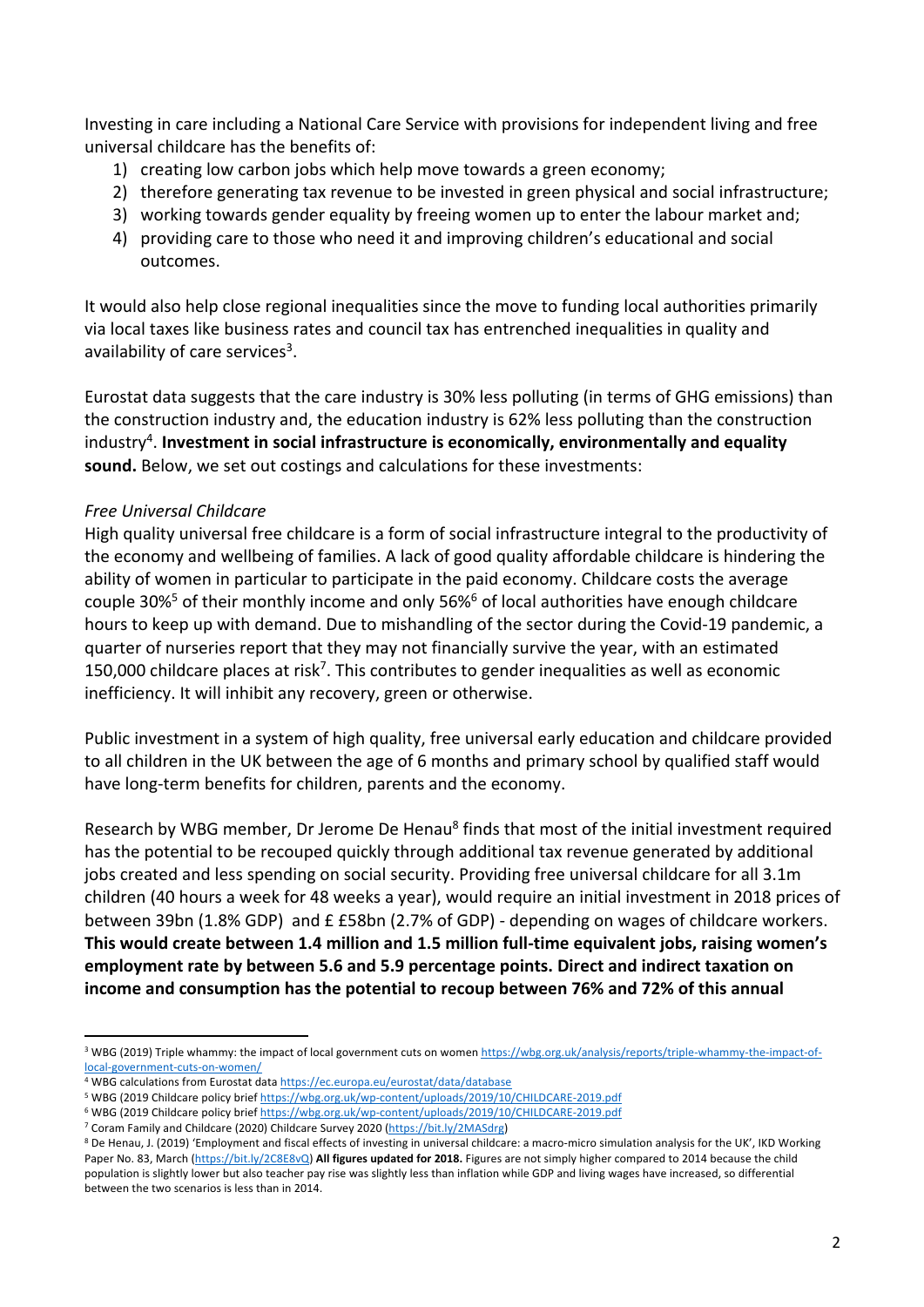**investment** leaving between £9bn and £16bn net funding figure. Funding is also recouped through the reduction of families claiming social security.

## *Adult social care*

The Covid-19 crisis has exposed and exacerbated the crisis in social care; a new settlement for the sector and its workers is needed as part of the green recovery. Care jobs are relatively low carbon. In the short term, restoring local government funding is integral to meeting huge demands for social care in the elderly, disabled and vulnerable as well as allocating emergency funds. As women make up the majority of paid and unpaid carers as well as those requiring social care, it is also a matter of gender equality<sup>9</sup>.

Investment in social care and childcare would be another form of social infrastructure investment to create millions of jobs and reap millions in tax revenue without harming the planet. **Investment of 2% of GDP in the care sector would create 1.4 million jobs**, 2.7 times as many jobs as an equivalent investment in construction. 6.3 times as many jobs for women and 1.1 times as many for men<sup>10</sup> therefore significantly increasing women's employment. The gender gap in employment would also be reduced by investment in care, but increased by investment in construction, unless mitigating measures to combat gender segregation in the industry were put in place.

Solving the social care crisis with free personal care for the elderly and independent living provisions for disabled people would also help meet enormous demand for care without forcing women out of the workplace therefore bringing more of the workforce into the paid economy and redistributing the burden of women's unpaid labour.

## *Encouraging men to take on more unpaid care work is also essential*:

Care does not just take place in the paid economy. Women do 60% more unpaid work than men, which damages them in the paid economy. Therefore a green and care-led recovery must also prioritise the redistribution of unpaid care by:

- Encouraging a reduction in the working week in recognition of unavoidable unpaid work.
- Actively incentivising and normalising care leave for men by, for example, implementing 'use it or lose it' parental leave and increasing length and pay of paternity leave.
- Reducing living costs and unpaid care burdens through provision of universal services.

## *Designing physical infrastructure (science and technology) must be inclusive:*

- In addition to investment in social infrastructure, all physical infrastructure should be collectively designed at the local level with the participation of women taken into account. For example: do community organising spaces provide a creche? Are they at familyaccessible times of day and locations?
- Transport plans should take account of how women use transport differently to juggle caring responsibilities. Women are significantly more likely to rely on public transport, especially buses, which allow them to 'trip-chain' (i.e. make multiple short distances at either end of their working day) affordably.

<sup>9</sup> WBG (2019) Gender and social care https://wbg.org.uk/analysis/uk-policy-briefings/2019-wbg-briefing-social-care-and-gender/ <sup>10</sup> Jerome de Henau and Susan Himmelweit (2020) Stimulating OECD economies post-Covid by investing in care http://www.open.ac.uk/ikd/sites/www.open.ac.uk.ikd/files/files/working-papers/COVID%20careled%20recovery\_IKD\_WP85\_2020\_06\_12%20%28003%29.pdf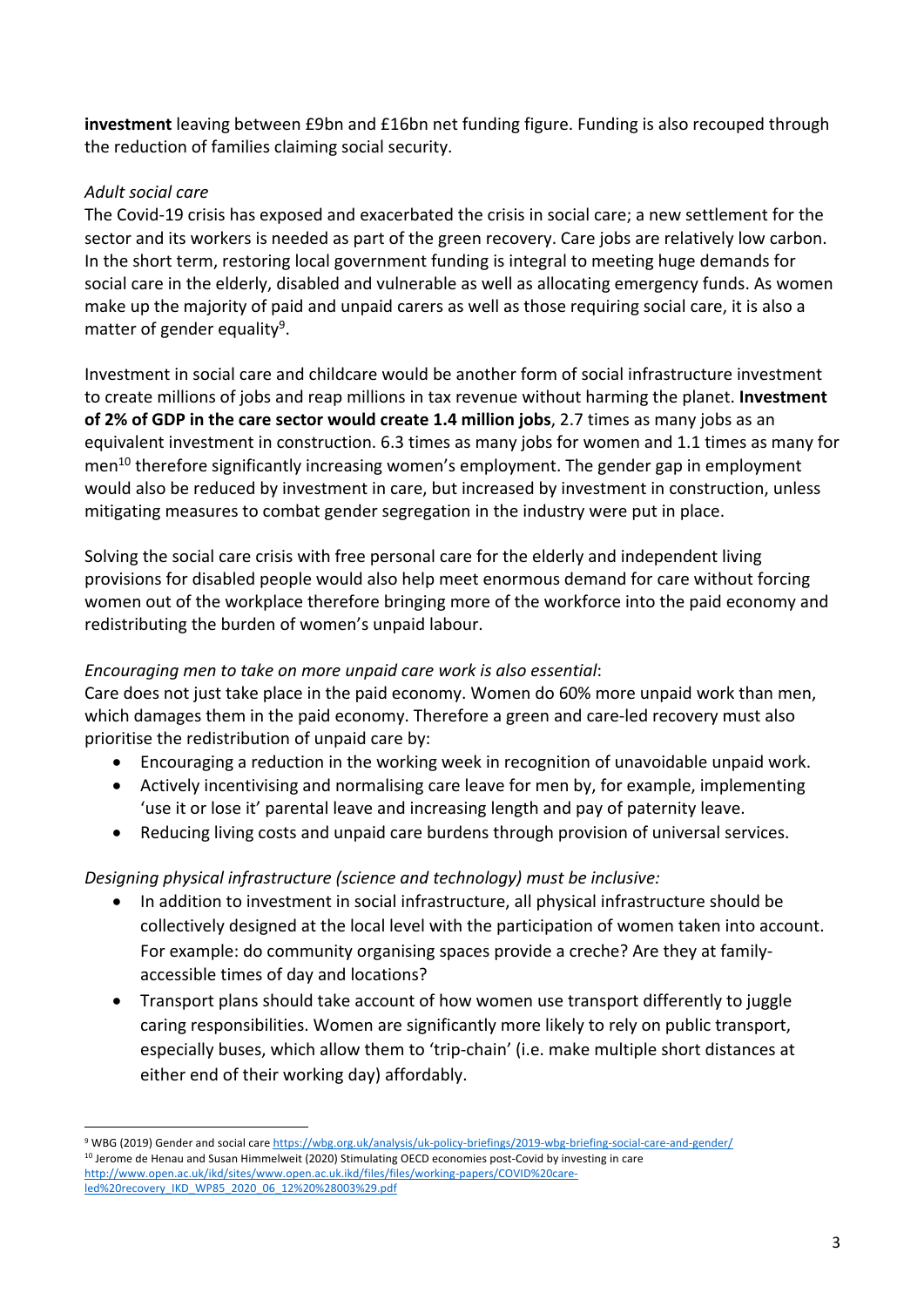• New housing and residential developments ought to enable greater sharing and coordination (for example as fount in in co-housing and community land trusts) in order to reduce the amount of care and domestic work required in private households at the same time as reducing resource consumption and environmental impacts.

# *2.How do we support people who have lost employment during this crisis to move into environmental growth sectors? How can we ensure that such jobs are decently paid, with quality training, and offer representation by trade unions? What lessons can be learned from past programmes current support and international examples?*

There are opportunities to reskill and divert people who have lost their jobs as a result of the Covid-19 pandemic as well as creating jobs by investing in social and physical infrastructure projects. WBG echoes the call from the Trade Union Congress that these new jobs are paid at an increased and accurate real living wage, are securely contracted and unionised $11$ .

Covid-19 has exposed the precarity and low pay that so many people experience in the British labour market in 2020. The green recovery must be committed to sustainability of both people and planet by legislating against exploitative zero hours contracts and low earnings. Increasing the real living wage is one way to protect against in-work poverty and would reap similar benefits to those outlined above for investment in childcare including less workers depending on social security due to in-work poverty and more taxes/spending in the wider economy. However, it is not a substitute for reforming the social security system so that it provides universal protection from risk.

Many people whose jobs have been lost from lockdown or automation will need to be retrained and diverted into new greener sectors. In the meantime, they will need paid educational leave. The Labour Party should commit to investing in innovative ways to transfer people's skills from highcarbon sectors like aviation into low-carbon sectors like care, hospitality and education. Investments in jobs in physical infrastructure like renewable energy, low carbon technologies and insulated housing are also needed to transition to a greener economy.

This reorganising of labour is also a great opportunity to end occupational segregation and reconsider what a green job looks like. Too often we picture men in hard hats carrying solar panels when we think about green jobs; but we need to also see teachers, carers and parents. We need to see women carrying solar panels: the transition to green jobs is an opportunity to skill and employ women in well-paid, secure and senior roles:

- Investment in the green economy should be accompanied by action to reduce occupational segregation and enable women to take advantage of the new jobs created. At the same time increasing the pay of sectors where women currently predominate such as teaching and caring, would help close the gender pay gap and encourage more men into these jobs.
- Education also has a role in ending occupational segregation in the green sectors. This requires funding for programmes in schools, universities and vocational education to

<sup>11</sup>TUC (2020) Why we need a new jobs guarantee https://www.tuc.org.uk/research-analysis/reports/new-plan-jobs-why-we-need-new-jobsguarantee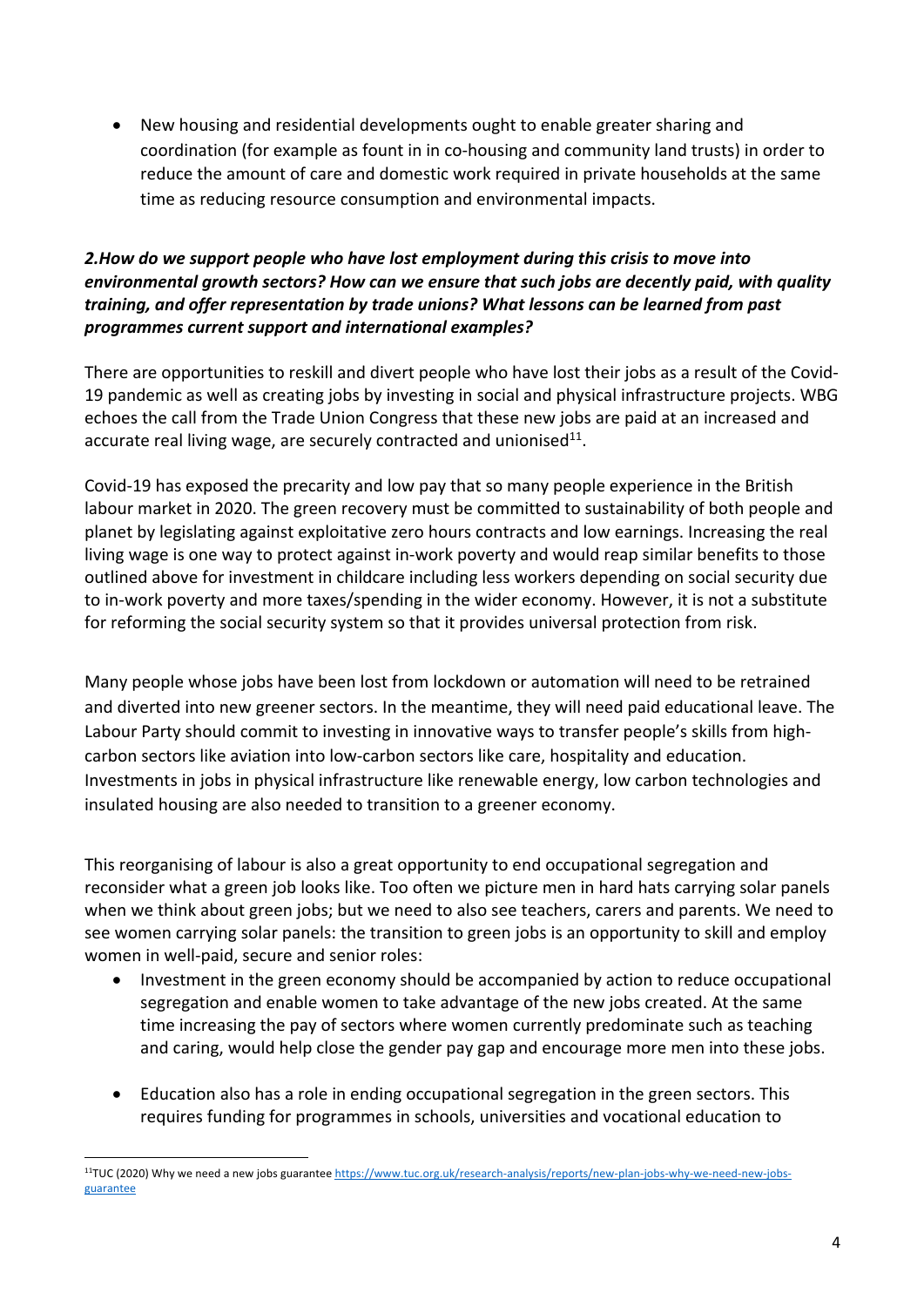support women and girls, especially those from disadvantaged backgrounds, into STEM roles, including green STEM roles through training and apprenticeships. This should be accompanied by financial support including subsided training and paid education leave to support women, low-income and BAME people to access training and development programmes and give more people access to high-skilled work in the new green economy.

- Employment and training strategies must include policies to reduce and redistribute the burden of unpaid labour. Prior to the pandemic women were doing 60% more unpaid work than men, which limited their time for paid work. This requires investment in childcare and social care as set out above. It also requires genuinely shared parental leave policies whereby well-paid, individual, non-transferable entitlements are available for each parent, as well as a shared element, and other incentives to encourage fathers to take leave.
- Post-Covid recovery should also take account of pre-existing challenges including job losses as a result of automation. The actions set out above would enable workers at risk of replacement to retrain and find work in green and care sectors.

## *5.Given the regional and area-based impacts of this crisis, what role can a green recovery play in mitigating these impacts? What are the lessons of past environmental interventions in terms of local and regional impacts?*

The goals of the 'green new deal' are involving decarbonising and democratising the economy and for this local participation of women is crucial. Ensuring women and other underrepresented voices are heard in decision-making processes as part of the green recovery is essential. Reversing the tide of austerity and bettering people's working conditions will enable greater community activism and engagement.

Local authorities should be properly funded to enable them to deliver recovery programmes. Local government is best placed to understand local needs, ensure investment is effectively targeted and to deliver appropriate services locally.

Central government funding for local authorities fell by over 49% between 2010/11 and 2017/1812 with councils in the most deprived areas suffering the greatest cuts. Cuts since 2010 have been detrimental to local government's ability to provide lifesaving and life-changing services: funding local government adequately is a fundamental first step to recovery.

This means moving away from plans to make local authority funding entirely dependent on **locally raised revenue (council tax and business rates-based funding) and towards more centralised grants** to ensure funding is distributed based on need not the strength or otherwise of the local economy.<sup>13</sup>

*7.How can measures you are proposing in this recovery and renewal period improve quality of life—for example around walking, cycling and public transport, and improving access to nature?*

<sup>&</sup>lt;sup>12</sup> WBG (March 2019) *Triple whammy: The impact of local government cuts on women* (https://bit.ly/2GWnRP4)<br><sup>13</sup> See WBG report for further discussion and recommendations: WBG (March 2019) *Triple whammy: The impact of lo* (https://bit.ly/2GWnRP4)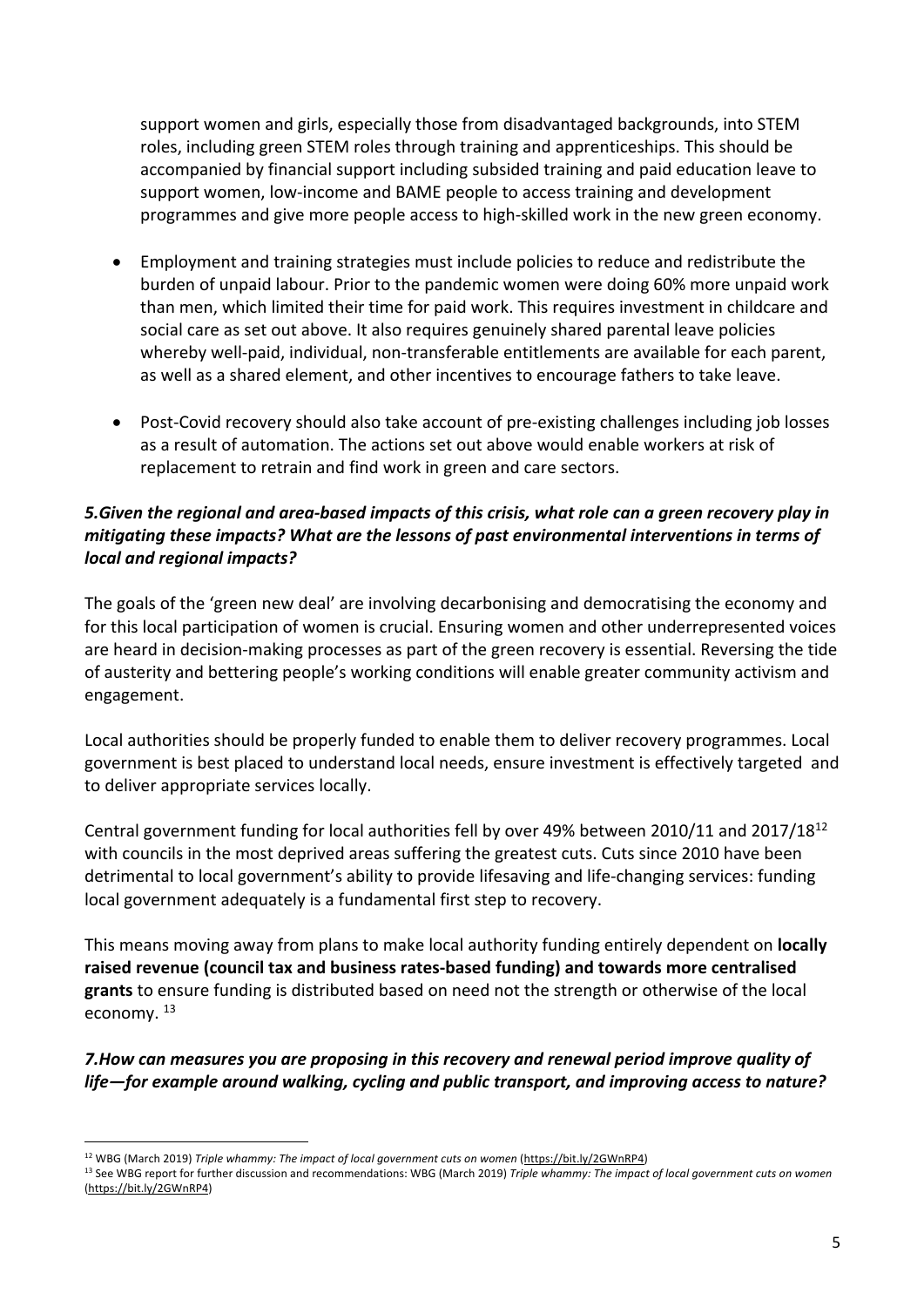# *What habitats are you especially concerned about and want to see more support for and focus on?*

The focus on well-paid and secure jobs can help improve people's quality of life as well as policies outlined to redistribute unpaid care work which currently disproportionately impacts women's lives and mental health. Gender and other inequalities manifest in wealth gaps which impact people's quality of life but they also manifest in *time* gaps which mean that women have significantly less leisure time. Reconfiguring this balance should be key to a green recovery and investment in paid care services is vital here.

In addition, investment in the physical infrastructure required to promote green mobility must consider women's needs and patterns of behaviour. For example, investment in green local buses currently has a better chance of improving women's lives since they cover shorter distances, are cheaper and often allow people to 'trip-chain' more easily<sup>14</sup>. As above the different ways which different groups of women and men use physical infrastructure must be taken account of in every stage of design and building so that gender equality is central to the green recovery.

It is crucial that women's unpaid labour is decreased *not increased* in efforts to transition to a green economy (for example, reusable nappies are better for the planet but take more time to reuse and wash, this burden is more likely to fall to women so efforts to promote reusable nappies could be accompanied by establishing locally owned laundry cooperatives to create well-paid secure jobs and reduce women's unpaid work.)

All consultations on green recovery investment should take place at family-friendly times with childcare available as well as actively consulting local women's civil society and collecting data on gendered space use.

*8.In providing responses to 1-7, please can you indicate to us what considerations of cost-benefit analysis are relevant (and, if such analysis has not been undertaken, what sources of information would be necessary to understand costs and benefits); and which institutions would be required to enable effective delivery? In particular what is the role of public and private investment and different ownership models?*

Cost effectively of investment in social care and childcare is detailed above.

**9.What are the key institutions including business, local government, trade unions who should play a role in delivering a green recovery? Are there particular lessons that should be learnt about effective delivery? Local people know their communities better than Westminster. What steps do we need to introduce to empower local communities to be able to tailor the provision to suit their needs?** 

Women, especially the most underrepresented women including Black, Asian and other ethnic minority women as well as disabled and low-paid women, must be front and centre of a care-led green recovery. This means that all stakeholders including central, local government and trade unions should incentivise and promote the involvement of women's civil society organisations in all plans for a green recovery. Key to restructuring our society is changing how governance works so

<sup>&</sup>lt;sup>14</sup> WBG (2018) Public transport and gender https://wbg.org.uk/analysis/uk-policy-briefings/2019-wbg-briefing-public-transport-and-gender/